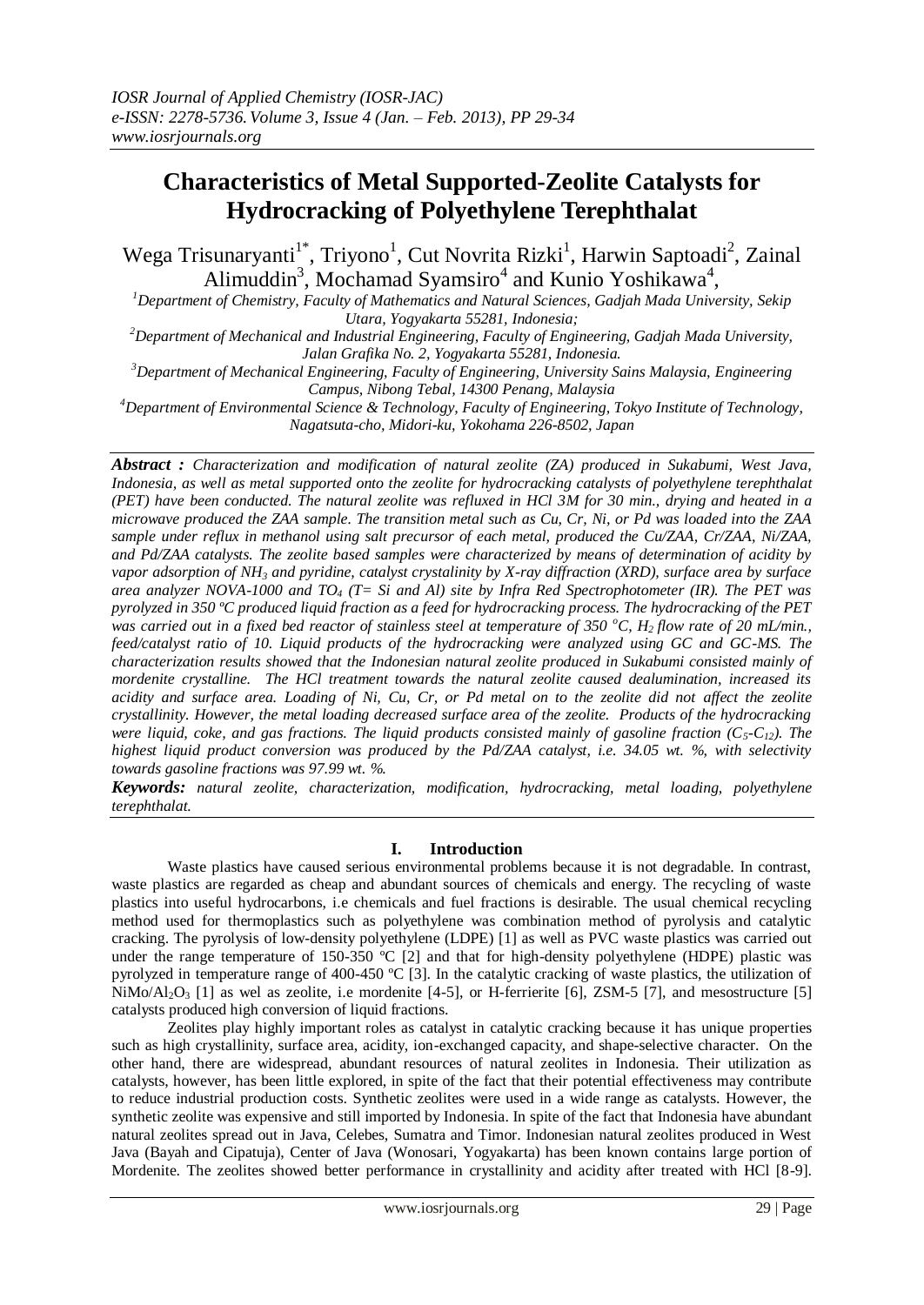Various methods have been developed to modify their acid properties and to improve their catalytic performance, e.g. supported of transition metals into the  $A<sub>1</sub>O<sub>3</sub>[1]$  as wel as the zeolite framework [10-11].

Based on the above consideration, the authors undertaken characterization of natural zeolite produced in Sukabumi, West Java, Indonesia, and its modifications by treating with an aqueous HCl solution, followed by microwave treatment. In an attempt to increase the zeolite performance as catalyst, transition metals, i.e Ni, Cu, Cr, or Pd was supported into the zeolite framework. Their characters to hydrocrack polyethylene terephthalat (PET) were then evaluated. The results are discussed as followed.

# **II. Experimental**

# **2. 1. Treatment of Zeolite**

Natural zeolite (ZA) produced in Sukabumi, Indonesia was ground and sieved to <100 mesh particles before use. About 5 g of natural zeolite sample in 3N HCl (125 cm<sup>3</sup>) was heated at 90 °C for 30 min. while magnetically stirred. After the HCl treatment, the sample was filtered and washed with deionized water until no chloride ion could be detected by test using AgNO<sub>3</sub> solution, after which it was dried at 120 °C for 3 h and then heated in a microwave at 450 watt for 30 min. produced the ZAA sample.

# **2. 2.Impregnation of metal onto the zeolite**

Twenty five grams of ZAA sample was mixed with  $Ni(NO<sub>3</sub>)<sub>2</sub>·6H<sub>2</sub>O$  (1.25 g) in 200 mL of methanol followed by refluxing. The mixture was laid still for 5 h, after which the solvent was evaporated. After drying at 120 °C for 3 h, the sample was then heated in a microwave at 450 watt for 30 min., followed by reducing under hydrogen gas stream (20mL/min.) at 400 °C for 3 h, produced the Ni/ZAA sample. The impregnation of others metal onto the zeolite was carried out under the same procedure using  $Cr(NO<sub>3</sub>)<sub>3</sub>·9H<sub>2</sub>O$  (1.95 g) produced the Cr/ZAA sample; Cu(NO<sub>3</sub>) $\cdot$ .3H $\cdot$ O (0.925 g) produced the Cu/ZAA sample; and PdCl $\cdot$  (0.4 g) produced the Pd/ZAA sample, respectively. The chemicals used were produced by Merck.

# **2. 3. Catalyst Characterization**

The effect of modified treatments towards dealumination as well as acid sites in the natural zolite was analyzed by FT-IR Spectroscopy (Shimazu). Total acid site amount on zeolite samples was determined gravimetrically using ammonia and pyridine base vapour adsorption. Crystallinity changed of zeolite samples was analyzed by x-ray diffraction (XRD)-Shimazu, surface area was determined using NOVA-1000, Quantachrome Corporation based on the BET equation, and Si/Al ratio was analyzed by Atomic Absorption Spectrophotometer (AAS) Perkin Elmer 3110, respectively.

# **2. 4. Catalytic Activity Test**

Catalytic activity test was carried out in hydrocracking process of the Polyethylene terephthalat (PET). The PET was pyrolyzed in 350 °C to produce liquid fraction as a feed prior for hydrocracking process. The process was conducted in a semi flow reactor system using  $H_2$  gas at flow rate of 20 mL/min.; for 60 min; reaction temperature 350 °C, feed/catalyst weight ratio =  $10$  (the feed was a PET). Thermal cracking (without catalyst) of the PET was conducted at 600  $^{\circ}$ C for 4 h. Thermal cracking (without catalyst) of the PET was conducted at 600 °C for 4 h. The hydrocracking products consisted of gas, liquid, coke, and residue. The liquid product was analyzed by gas chromatography (GC) and chromatography-mass spectroscopy (GCMS) SHIMADZU QP2010S. Oxidation of the used catalyst was conducted at  $500^{\circ}$ C for 1 h to determine the amount of coke. The product conversion (wt.%) was quantitatively calculated by means of {(weight of the product)/initial weight of the PET)}100%. Gas product (wt.%) was quantitatively calculated by means of (100 coke - liquid - residue)%. Selectivity of gasoline and diesel fractions was calculated by {GC area of gasoline or diesel/total area of liquid product)100%.

# **III. Result And Discussion**

Effect of the HCl treatment towards dealumination of zeolite framework was analyzed by Infra Red Spectroscopy (IR) based on the wave number of  $TO_4$  (T = Si or Al) site at 1250-950 cm<sup>-1</sup>. The result was shown in Fig. 1.

Fig. 1 showed that the acid treatment caused dealumination of the zeolite sample indicated by the shifted of the wave number from 1041.56 to 1087.85 cm<sup>-1</sup>. The successive treatment caused the increase of dealumination. The acid treatment leached Al framework of Indonesian natural zeolites as shown by research undertaken by Trisunaryanti et al. [7-8]. This data was in line with the result of Si/Al ratio (mol/mol) of the ZA and ZAA sample of 4.3 and 6.2.The ratio of Si/Al increased due to the dealumination process.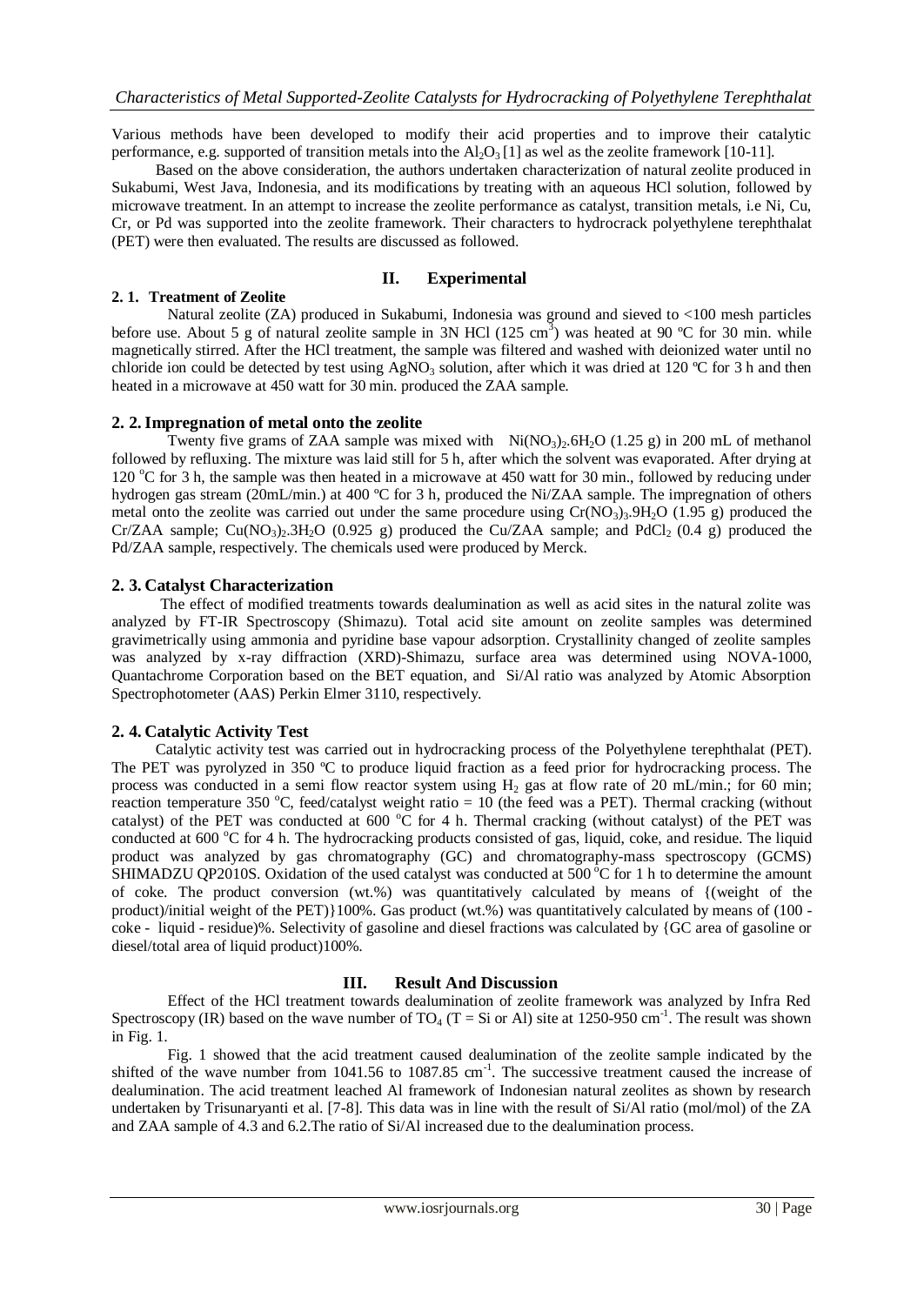

Total acid amount of the zeolite samples determinated by ammonia or pyridine base vapour adsorption was shown in Table 1. It was shown that the acid amount determined by ammonia was higher than that of pyridine. This phenomena could be explained by the facts that ammonia was a stronger base than that of pyridine and pyridine has bigger molecular size than ammonia thus pyridine can only adsorbed in the outer surface of the zeolite. Ammonia with smaller molecular size can be adsorbed on outer and inside the zeolite surfaces. It could also be seen that the total acid amount of the zeolite samples increased by the HCl treatment. Impregnation of metas onto the ZAA sample increased the ammonia acidity. On the other hand, pyridine acidity of the ZAA sample increased by loading of Ni or Cu metal, whereas the Cr and Pd did not affect the pyridine acidity of the ZAA. These results indicated that the loading of a small amount of metal onto the ZAA sample performed a new acid site (Lewis acid).

Table 1 Total acid amount of the zeolite samples

| Sample | Ammonia ( $mmol/g$ ) | Pyridine ( $mmol/g$ ) |
|--------|----------------------|-----------------------|
| ZA     | 0,44                 | 0,16                  |
| ZAA    | 1,76                 | 0,32                  |
| Cr/ZAA | 2,57                 | 0,31                  |
| Cu/ZAA | 2,63                 | 0,68                  |
| Ni/ZAA | 3,98                 | 0,82                  |
| Pd/ZAA | 3,58                 | 0.32                  |

The infra Red spectroscopy of the ZAA sample before and after adsorption of pyridine vapour base was shown in Fig. 2. This Figure showed that the Lewis acid (1627.92 and 1753.93 cm<sup>-1</sup>) and Bronsted acid (1543.05 cm<sup>-1</sup>) sites were available in the zeolite sample. This phenomenon described that the zeolite was promising to be used as acid catalyst as well as supported catalyst.



Figure 2 Infra Red Spectra of ZAA sample: a) before and b) after pyridine absorption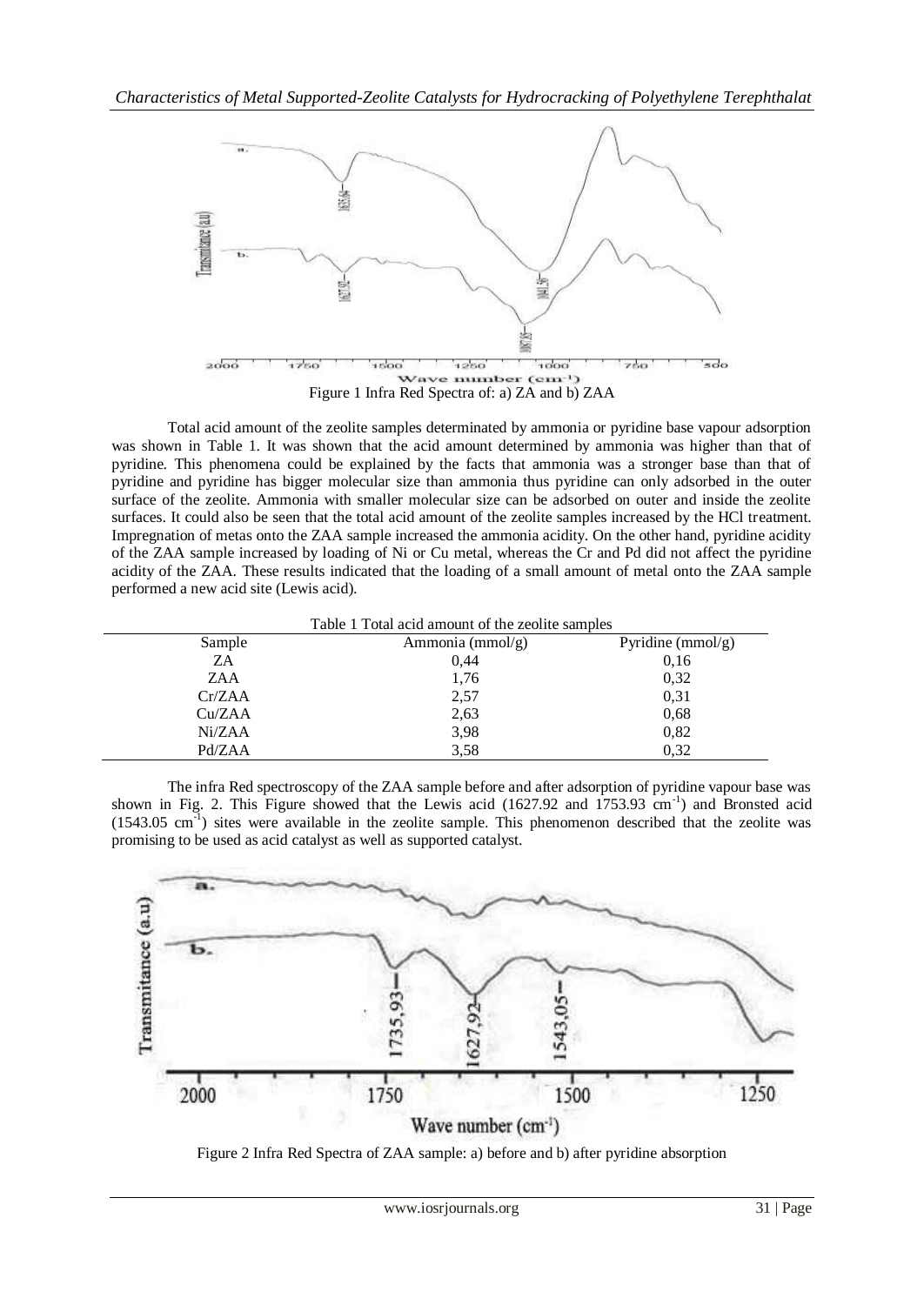# *Characteristics of Metal Supported-Zeolite Catalysts for Hydrocracking of Polyethylene Terephthalat*

Fig. 3 showed the difractograms of the zeolite samples. It was found that the natural zeolite produced in Sukabumi, West Java, Indonesia consisted mainly of the mordenite type crystalline. Treatment of HCl towards the zeolite as well as impregnation of transition metal on to the zeolite did not alter the zeolite crystallinity.

The BET surface area of the ZA, ZAA, Ni/ZAA, Cr/ZAA, Cu/ZAA and Pd/ZAA was 24.63, 133.75, 46.13, 50.61, 47.47, and 53.89  $m^2/g$ , respectively. The HCl activation followed by microwave treatment towards the ZA sample extremely increased its surface area. This result indicated that the activation and treatment reduced the impurity that blockage the pore mouth of the zeolite. Impregnation of metal onto the ZAA framework decreased its surface area. This phenomena were taken place may be caused by the non homogeneous distribution of metal in the ZAA surface. Some of the metal atoms may block the pore mouth of the zeolite.



Table 2 showed the activity of the zeolite catalysts on hydrocracking of the pyrolized PET. It was seen that the thermal process produced the highest number of gas fraction, whereas using zeolites as well as metal supported-zeolite catalysts showed a higher amount of the liquid product. This condition can be described by the fact that the thermal cracking proceed via the radical mechanism. The zeolite based catalyst consisted of acid sites that hydrocracked the PET feed via the carbonium ion intermediate to produce branched alkane and nalkene in the range of liquid hydrocarbons with carbon number range between  $C_7-C_{15}$  [12]. The highest conversion of liquid product was performed using Pd/ZAA catalyst.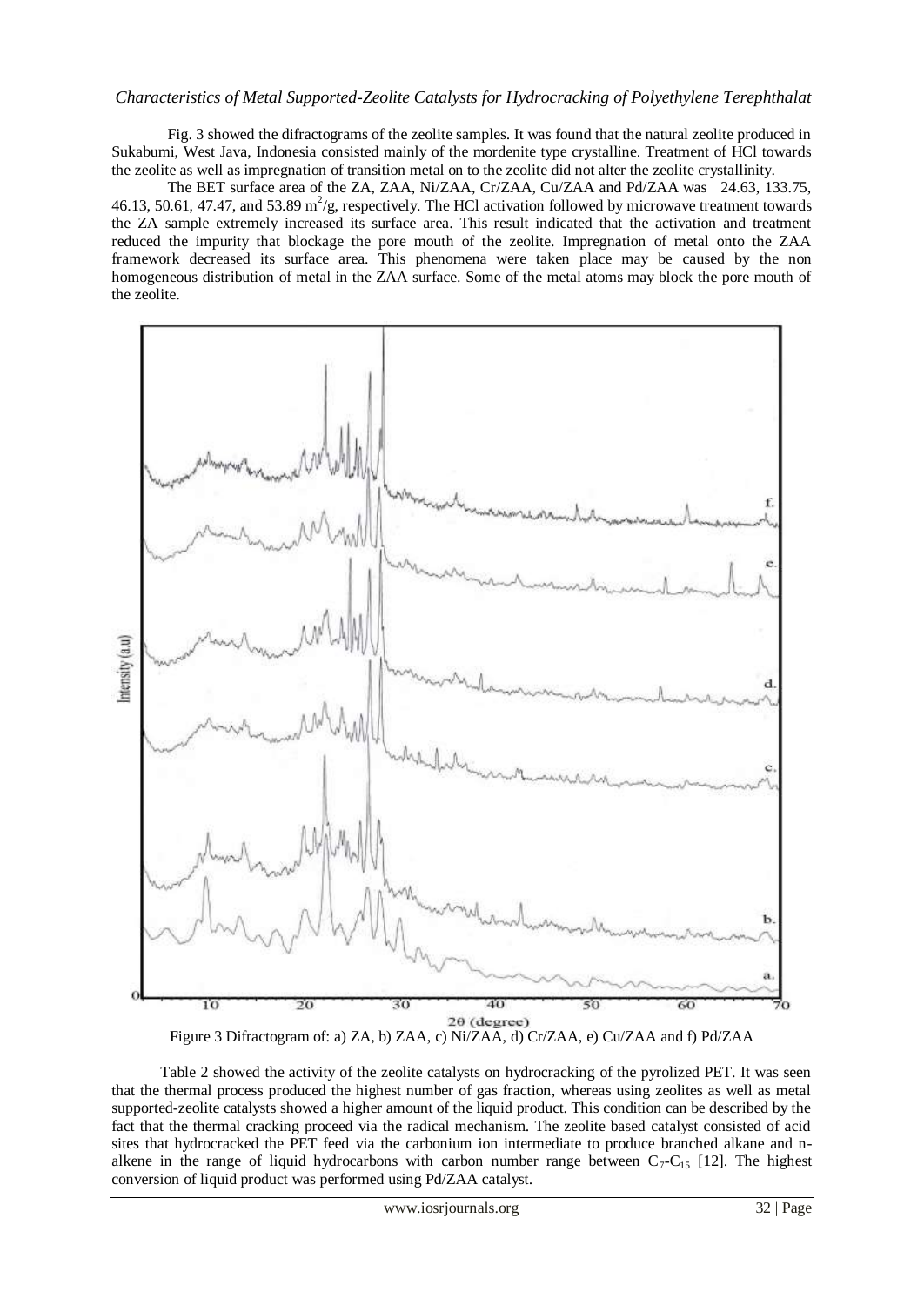| Catalyst              |        | Product distribution (wt. %) |         |       |  |
|-----------------------|--------|------------------------------|---------|-------|--|
|                       | Liquid | Coke                         | Residue | Gas   |  |
| Thermal <sup>a)</sup> | 21,90  |                              | 0,09    | 78,01 |  |
| $ZA^{b}$              | 22,95  | 2,64                         | 1,77    | 72,64 |  |
| $ZAA^{b}$             | 24,74  | 2,65                         | 2,18    | 70,43 |  |
| $Cr/ZAA^{b}$          | 32,03  | 2,85                         | 2,39    | 62,73 |  |
| $Cu/ZAA^{b}$          | 30,85  | 3,76                         | 3,03    | 62,36 |  |
| $Ni/ZAA^{b}$          | 29,81  | 3,35                         | 2,27    | 64,57 |  |
| $Pd/ZAA^{b}$          | 34,05  | 1.47                         | 12,28   | 52,2  |  |

Tabel 2 Product distribution of hydrocracking of pyrolized PET

Note: a) carried out at 600 °C within 4 h; b) carried out at 350 °C within 60 min.

Table 3 showed the product distribution of the liquid fraction that consisted of gasoline  $(C_5 - C_{12})$ fraction in retention time range of 0 - 10 min. and that of diesel  $(C_{13} - C_{20})$  fraction in the range of retention time of > 10 min. The gasoline fraction was predominant for thermal and catalytic cracking conditions. This result was consistent with the result showed by Aguado, et al [4]. The utilization of metal supported-zeolite catalysts increased the gasoline product. The highest portion of gasoline fraction was shown by Pd/ZAA catalyst (97.99 wt. %) similar to that of Cr/ZAA catalyst (97.45 wt. %). The data was supported by chromatogram of the product showed in Fig. 4.



Figure 4 Difractograms of the hydrocracking product of PET using: a) ZA, b) ZAA, c) Ni/ZAA, d) Cr/ZAA, e) Cu/ZAA, f) Pd/ZAA catalyst, and g) thermal

| Table 5 TToduct distribution of hydro machon |                              |                 |  |  |
|----------------------------------------------|------------------------------|-----------------|--|--|
| Catalyst                                     | Product distribution (wt. %) |                 |  |  |
|                                              | <b>Gasoline Fraction</b>     | Diesel Fraction |  |  |
| Thermal <sup>a)</sup>                        | 85,49                        | 14,51           |  |  |
| $ZA^{b}$                                     | 90,52                        | 9,48            |  |  |
| $ZAA^{b}$                                    | 91,05                        | 8,95            |  |  |
| $Cr/ZAA^{b}$                                 | 97,45                        | 2,55            |  |  |
| $Cu/ZAA^{b}$                                 | 93,93                        | 6,07            |  |  |
| $Ni/ZAA^{b}$                                 | 92,30                        | 7,70            |  |  |
| $Pd/ZAA^{b}$                                 | 97.99                        | 2,01            |  |  |
|                                              |                              |                 |  |  |

Table 3 Product distribution of liquid fraction

Note: a) carried out at 600 °C within 4 h; b) carried out at 350 °C within 60 min.